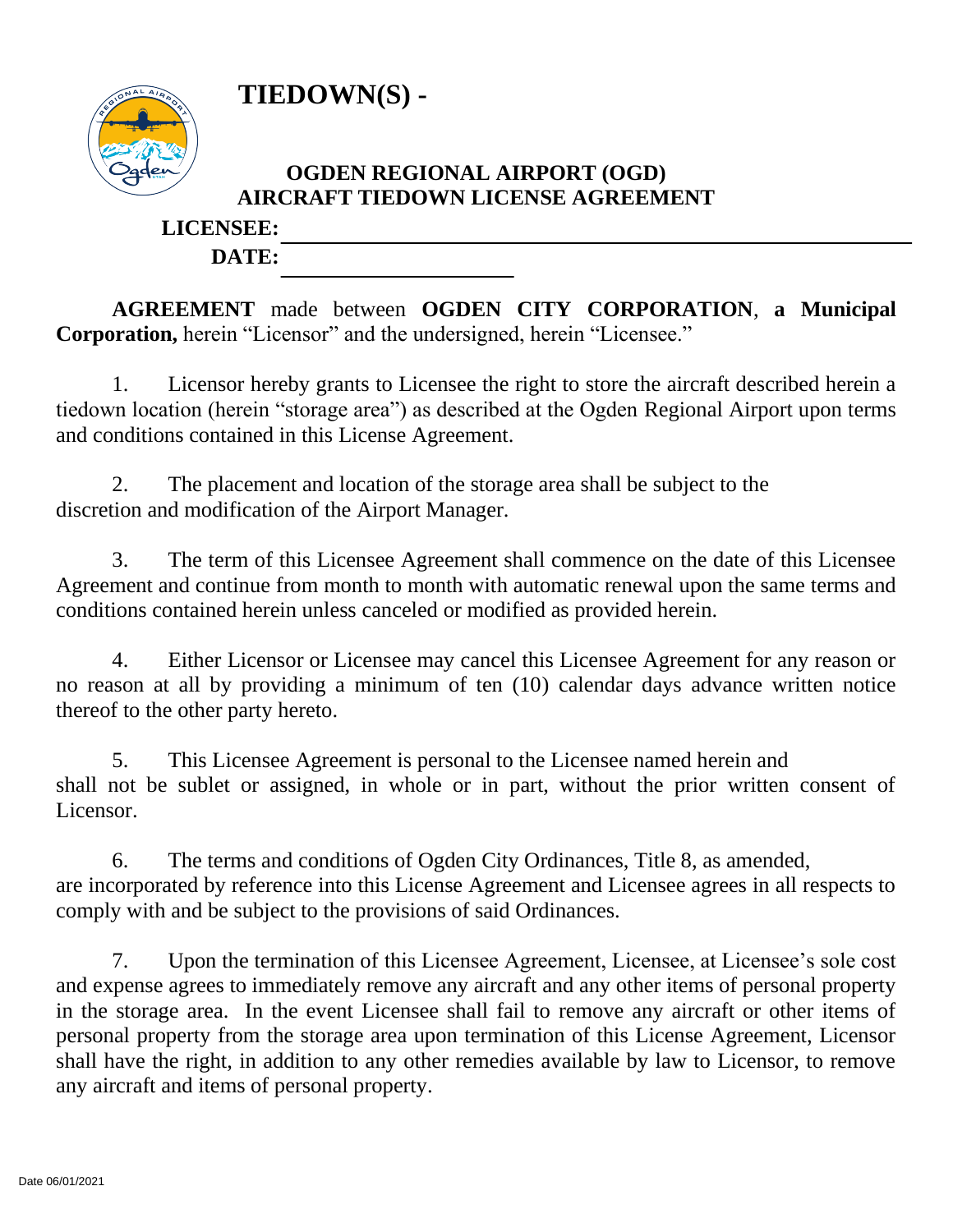8. Licensee hereby releases, discharges and agrees to hold Licensor harmless from any and all claims and demands by Licensee or third parties for any loss of or damage to Licensee's property, and agrees to indemnify Licensor against all cost and expenses, including reasonable attorney fees, and all liability, claims and demands of others for loss of or damage to property or injury to or death of persons which may result directly or indirectly from the operations, activities or use of the storage area by Licensee. Licensee agrees to pay to Licensor, upon demand, for any and all loss of or damage to Licensor's property and storage area caused by or resulting from the operations, activities or use of the storage area described in this Licensee Agreement.

9. Licensor is hereby granted a lien against the aircraft occupying the storage area for any unpaid fees due Licensor under this License Agreement. Licensee agrees to pay all costs of enforcement hereof, including reasonable attorney fees.

10. Licensee acknowledges that Licensor is not responsible for theft, loss, injury, damage, or destruction of any aircraft, personal property or person(s) in the storage area. It is specifically understood that the fee fixed herein for this Licensee Agreement is for the privilege of storage only.

11. Motor vehicles may be parked only in public parking lots or Licensee's assigned storage area. The Airport Manager reserves the right to withdraw, temporarily or permanently, without prior notice, the privilege of parking motor vehicles in the storage area.

12. The aircraft located in the storage area shall not be used for commercial activity without the prior written approval of the Airport Manager and compliance with Title 8, Ogden City Ordinances, as amended.

13. In the event Licensee desires to engage or use the services of a third party in connection with any aircraft maintenance or repair work in the storage area, Licensee shall give prior written notice of such intention to the Airport Manager including name, business address and qualifications of the provider. The Airport Manager shall have the right to deny or stop such work. Licensee, the aircraft owner, and the aircraft pilots shall nevertheless be entitled to do aircraft maintenance and repair work as permitted by the Federal Aviation Administration regulations in areas on the Airport approved by the Airport Manager.

14. Licensee's activities in the storage area shall not cause any increase in Licensor's insurance rates or damage to the storage area. Any use of power tools or equipment in the storage area, which increases the hazard of fire, is strictly prohibited.

15. The use of combustible chemicals, cleaning solvents, stripping, washing, painting, welding and repairs to the fuel system in or adjacent to the storage area is strictly prohibited. The foregoing and similar activities may only be conducted in areas specifically assigned by the Airport Manager.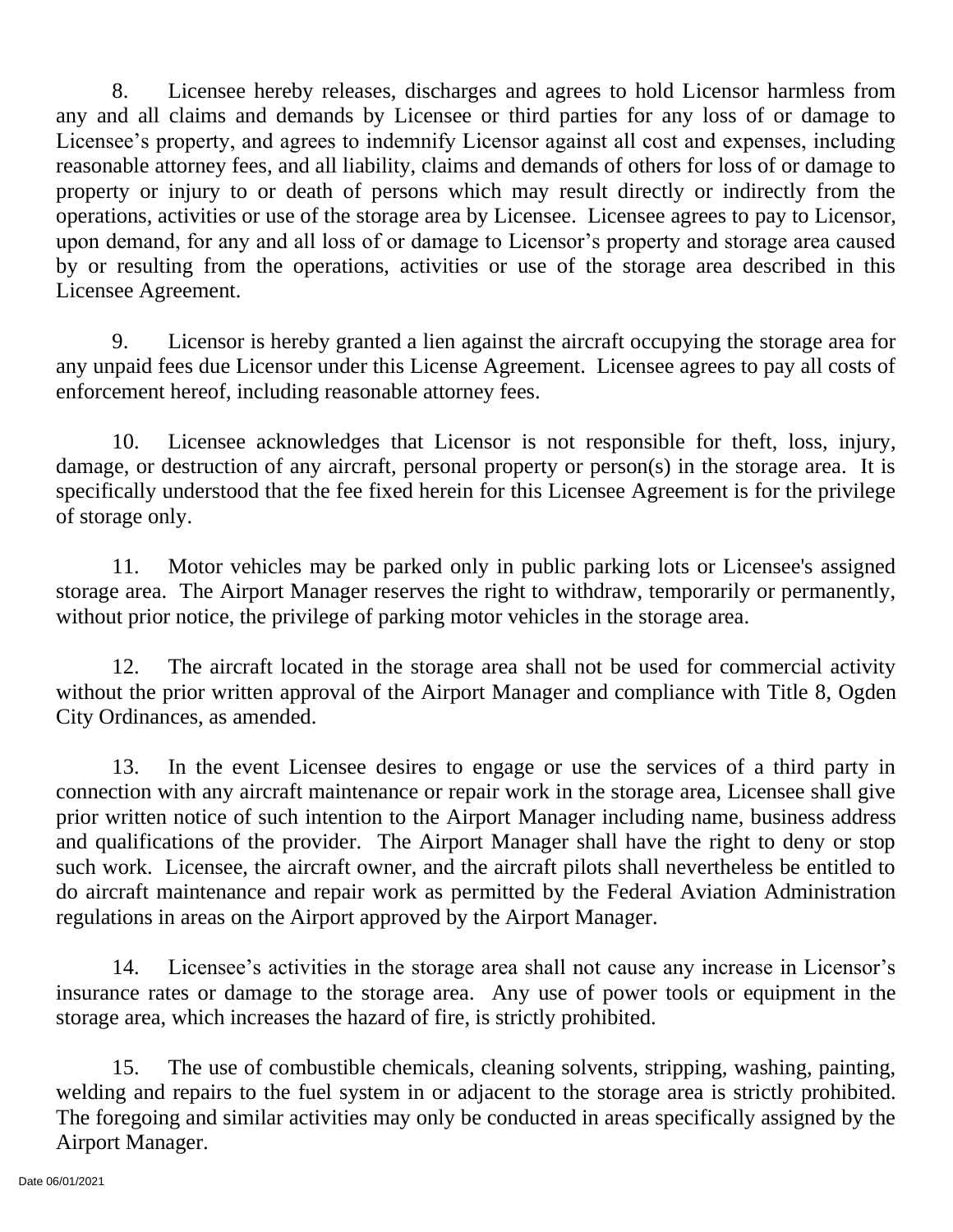16. Licensee agrees that all repair and maintenance work to be done in the storage area will be done and is subject to Federal Aviation Administration, state, county and city laws.

17. Licensee agrees not to exercise the rights granted herein in any manner, which would interfere with the departure, arrival or movement of aircraft at the Airport.

18. Licensee shall permit Licensor's authorized agents free access to the storage area at all reasonable times for the purpose of inspection or for making necessary repairs and improvements.

19. Licensee shall not make or cause to be made any alterations to the storage area without first securing the written consent of Licensor.

20. Nonenforcement of any provision herein by Licensor shall not be deemed a continuing waiver or a waiver of any other provision or regulation or law made part hereof.

21. Licensee accepts the storage area described herein in its present condition "as is." Licensor does not represent or warrant that said storage area is suitable for the purposes intended by Licensee. Licensee assumes any risk associated with the use of the storage area.

22. Notices required herein may be given by enclosing the same in a sealed envelope addressed to the party for whom intended and by depositing such envelope, postage prepaid, at any U.S. Post Office facility. Such notice shall be addressed to Licensor: c/o Airport Manager, Ogden-Hinckley Airport, Ogden, Utah 84405; and, to Licensee:

Name of Licensee Mailing Address, City, St, Zip

23. Licensee agrees to pay as consideration for this Licensee Agreement the sum of

Fifty Dollars, \$50.00, per tie down, per month. (Less then 12,500 lbs)

One Hundred Dollars, \$100.00, per tie down, per month. (Greater then 12,500 lbs)

All payments due to Licensor under this Licensee Agreement, including rent, that are not paid on or before thirty (30) days from the due date shall incur a late fee under [Ogden City](https://codelibrary.amlegal.com/codes/ogdencityut/latest/ogdencity_ut/0-0-0-13520)  Ordinance: [8-5-9: BILLING PROCEDURES AND LATE CHARGES.](https://codelibrary.amlegal.com/codes/ogdencityut/latest/ogdencity_ut/0-0-0-13520) Partial months shall be prorated. This Licensee may be revoked upon three (3) days written notice in the event payment is not made as provided herein.

24. This Licensee Agreement is for Aircraft: